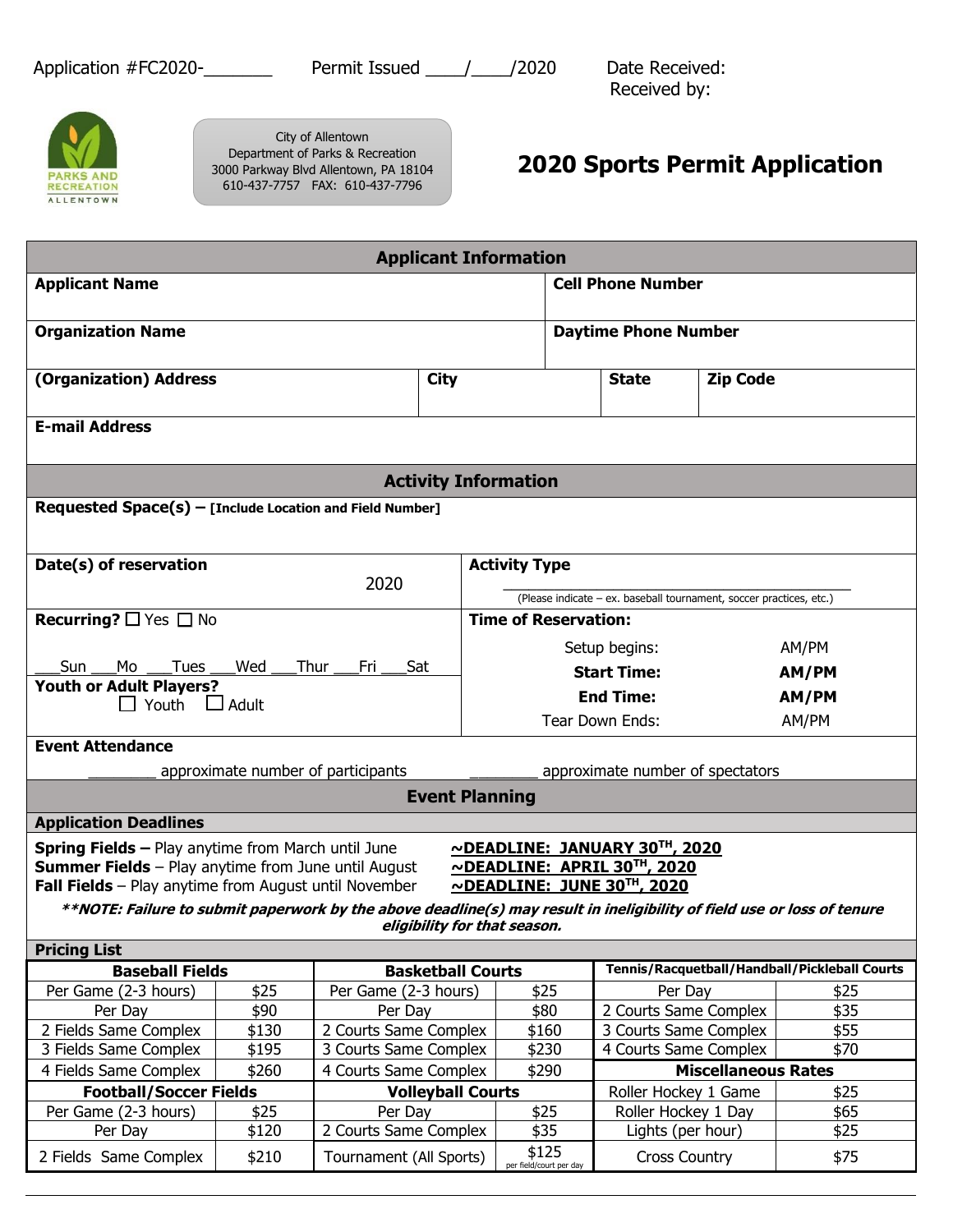| <b>Pre-Application Questions Section A</b>                                                                                                                                                                                                                                                                                                                                                                                                       |
|--------------------------------------------------------------------------------------------------------------------------------------------------------------------------------------------------------------------------------------------------------------------------------------------------------------------------------------------------------------------------------------------------------------------------------------------------|
| PLEASE ANSWER THE QUESTIONS BELOW HONESTLY AND TO THE BEST OF YOUR ABILITY:                                                                                                                                                                                                                                                                                                                                                                      |
| $\Box$ Yes $\Box$ No 1. Do you plan on bringing or cooking food at your event?                                                                                                                                                                                                                                                                                                                                                                   |
| $\Box$ Yes $\Box$ No<br>2. Do you plan on renting portable restrooms for you event?                                                                                                                                                                                                                                                                                                                                                              |
| PLEASE NOTE: The City of Allentown restrooms will be closed October 1st through May 15th. Any rental occurring from<br>October 1st through May 15th will be responsible for providing their own portable restrooms.                                                                                                                                                                                                                              |
| $\Box$ Yes $\Box$ No<br>3. Will you need additional recycling and/or trash cans for your event?                                                                                                                                                                                                                                                                                                                                                  |
| $\Box$ Yes $\Box$ No<br>4. Will you be renting a dumpster for trash removal at your event?                                                                                                                                                                                                                                                                                                                                                       |
| $\Box$ Yes $\Box$ No<br>5. Will you be utilizing tents at your event?                                                                                                                                                                                                                                                                                                                                                                            |
| $\Box$ Yes $\Box$ No<br>6. Will you be providing a site map with your application?                                                                                                                                                                                                                                                                                                                                                               |
| $\Box$ Yes $\Box$ No<br>7. Do you have marketing material to help promote your event? If yes, please provide a copy to our office.                                                                                                                                                                                                                                                                                                               |
| <b>Pre-Application Questions Section B</b>                                                                                                                                                                                                                                                                                                                                                                                                       |
| PLEASE ANSWER THE QUESTIONS BELOW HONESTLY AND TO THE BEST OF YOUR ABILITY:                                                                                                                                                                                                                                                                                                                                                                      |
| $\Box$ Yes $\Box$ No<br>1. Will your event have official umpires and/or referees?                                                                                                                                                                                                                                                                                                                                                                |
| $\Box$ Yes $\Box$ No<br>2. Will teams be wearing uniforms for this event?                                                                                                                                                                                                                                                                                                                                                                        |
|                                                                                                                                                                                                                                                                                                                                                                                                                                                  |
| $\Box$ Yes $\Box$ No<br>4. Will teams be coming from out of state to play?                                                                                                                                                                                                                                                                                                                                                                       |
| $\Box$ Yes $\Box$ No<br>5. Will you be charging a fee to participants of this program? If yes, how much?                                                                                                                                                                                                                                                                                                                                         |
| ****Please note: Upon review of your application, additional forms and fees may be required in order for you to<br>properly hold your event. ANY MISREPRESENTATION OF YOUR RENTAL COULD RESULT IN THE LOSS OF<br>CURRENT AND/OR FUTURE RENTALS WITH THE CITY OF ALLENTOWN. ****                                                                                                                                                                  |
| <b>Insurance Requirements</b>                                                                                                                                                                                                                                                                                                                                                                                                                    |
| Please provide us with a copy of your Certificate of Liability Insurance, naming the City of Allentown as the<br>additional insured in the amount of \$1,000,000 and the Additional Insured Endorsement Page. The Certificate<br>Holder needs to read: City of Allentown, c/o Parks & Recreation, 435 Hamilton St., Allentown, PA 18101.                                                                                                         |
| It is the renter's responsibility to provide insurance. The City does not recommend a particular vendor.<br>⋗<br>INSURANCE MUST BE SUBMITTED AT LEAST 30 DAYS IN ADVANCE OF YOUR START DATE!!!!!!!!<br>⋗<br>No league or tournament rental may begin without these two (2) documents.<br>⋗                                                                                                                                                       |
| <b>Payment and Insurance Deadlines</b>                                                                                                                                                                                                                                                                                                                                                                                                           |
| All Leagues: 50% down payment due upon receipt of invoice. Final payment due within 30 days of your last rental<br>date. Insurance due at least 30 days before start date.<br>All Tournaments: Payment in full due upon receipt of invoice. <i>Insurance due at least 30 days before start date.</i><br>Pick-Up Games: Payment in full due at time of reservation.                                                                               |
| *Please note: Any renter or organization planning on having more than three (3) occurrences in one (1) calendar year will<br>be considered a LEAGUE, and will have to follow the guidelines listed above for leagues. NO EXCEPTIONS!                                                                                                                                                                                                             |
| Rules and Regulations - Please Read Carefully (please initial next to each item)                                                                                                                                                                                                                                                                                                                                                                 |
| <b>Renter Responsibilities:</b>                                                                                                                                                                                                                                                                                                                                                                                                                  |
| 1. If weather conditions prohibit use of facility, you must contact the Department of Parks and Recreation no later<br>than 4:30PM the next business day after your reservation. We will make every attempt to reschedule your group. You can<br>also leave a voicemail outside of business hours.<br>Groups will not use fields in wet or muddy conditions. Be sure to use your best judgment, it is always best to err on the side of caution. |
| 2. The renter/organizer is responsible for visiting the facility prior to reservation or use to determine suitability for<br>purpose intended by renter/user.                                                                                                                                                                                                                                                                                    |

3. The renter/organizer is responsible for reserving the required time to adequately set up for and clean up after the event when stating total time of reservation.